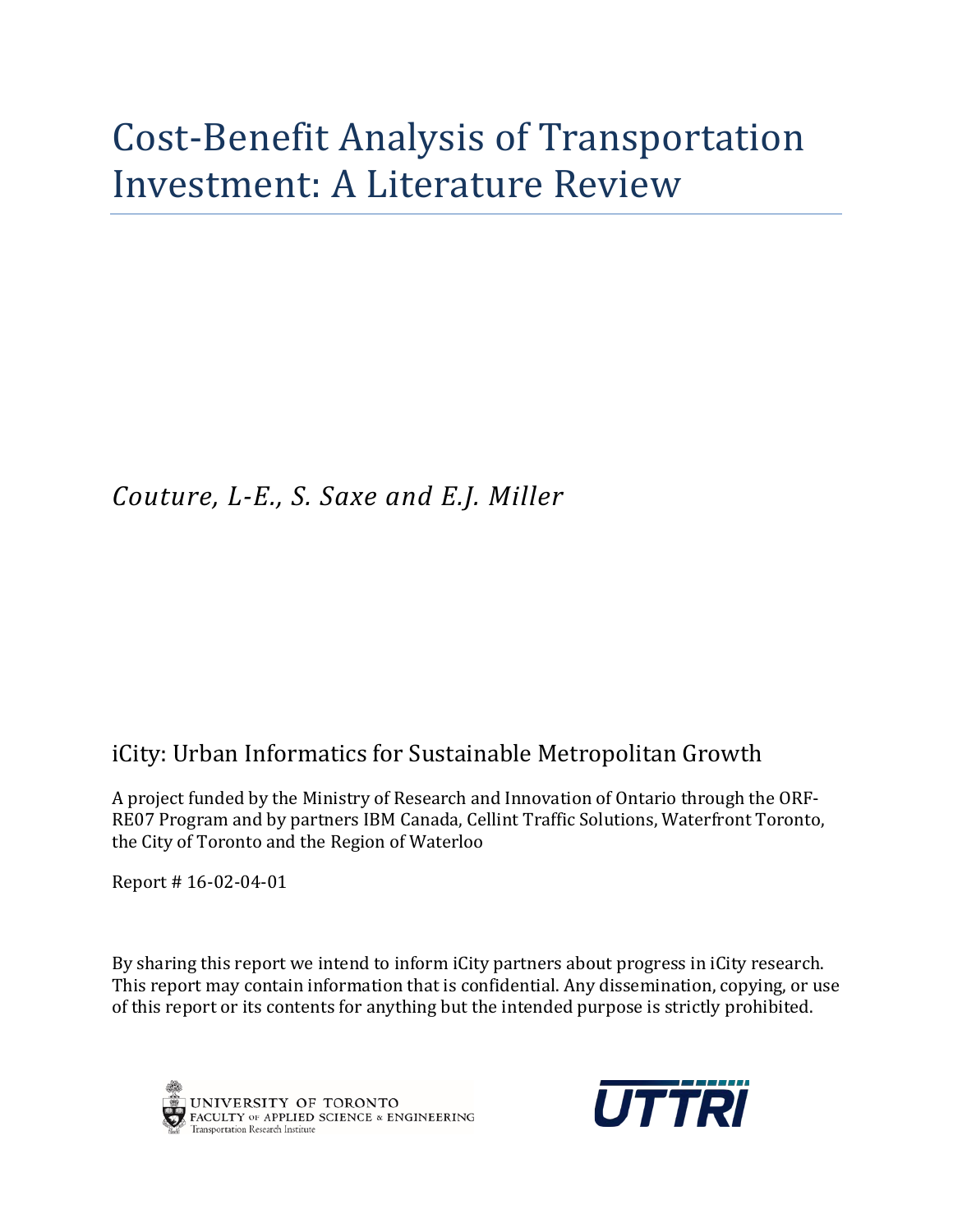#### **Cost-Benefit Analysis of Transportation Investment: A Literature Review**

Louis-Étienne Couture BASC Candidate, Department of Civil Engineering, University of Toronto

Shoshanna Saxe, PhD iCity Post-Doctoral Fellow, University of Toronto Transportation Research Institute

and

Eric J. Miller, PhD Professor, Department of Civil Engineering, University of Toronto Director, University of Toronto Transportation Research Institute

July, 2016

### **1 Introduction**

Since its development in the mid-19<sup>th</sup> century, cost-benefit analysis (CBA) has become the predominant tool of analysis to compare investment alternatives (Pearce, 1998). Initially prominent in the assessment of hydrological and military investments, in many European and other high-income countries, CBA has become the tool of choice in evaluating transportation projects. CBA stems for the idea that a project (or policy) is worth pursuing on economic grounds if the overall benefit exceeds the overall costs, even if the people who benefit are different from the people who pay (Pearce, 1998). CBA is particularly used for public projects where the costs are generally born by the taxpayers and the benefits accrue to the members of society

CBA has not been used systematically for transportation projects in Ontario and Canada. The lack of prominence of the CBA process in transportation in Ontario is reflected in the rate at which the standards are updated; while the transportation authorities in the United Kingdom, New Zealand, and the European Commission have issued transport-specific CBA guides as recently as 2014, Transport Canada's latest guide dates from 1994. In the 32 years since Canada's last update, best-practice CBA has broadened to include many new social and environmental impacts, as well more sophisticated evaluations of economic impacts.

This document provides a brief of summary of the recent CBA literature. The first section discusses how CBA is carried out in the analysis of transportation projects. The second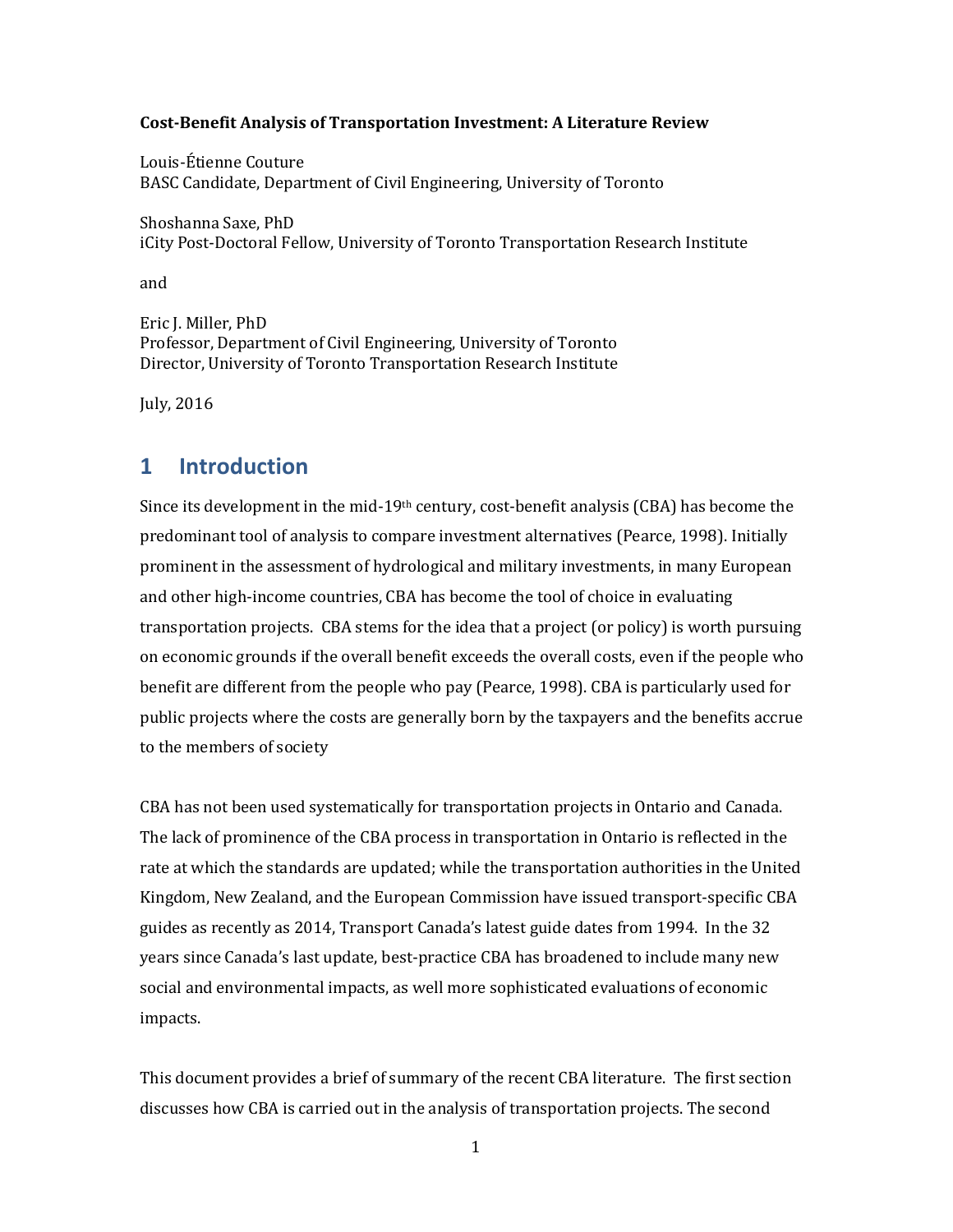section focuses on challenges associated with CBA in the literature. The third section discusses alternatives to CBA. This document is meant to serve as a high level summary. For more detailed research on CBA please refer to the referenced papers.

### **2 Cost-Benefit Analysis**

A cost benefit analysis relies on estimation of the costs of building and operating a proposed project over its useful lifetime as well as the envisioned time-stream of benefits expected to accrue from the project. These time-streams of benefits and costs need to be converted to a common time base due to the time-value of money. That is, a dollar invested today at annual interest rate r is "worth"  $(1+r)$  one year from now. In other words, \$1 at Year 0 is equivalent to \$(1+r) at time Year 1. Future year benefits and costs can both be "discounted" back to their Year 0 equivalent values – called their Net Present Value (NPV) so that they can be compared on an equal footing. That is, if (Browne & Ryan, 2011; Van Wee, 2007):

| $B_{ir}$ | $\mathbf{r} = \mathbf{r}$ | Total benefits accruing from project i in year t                            |
|----------|---------------------------|-----------------------------------------------------------------------------|
| $C_{it}$ | $=$ $-$                   | Total capital plus operating costs incurred by project i in year t          |
| N        | $=$                       | Project assessment period (years)                                           |
|          | $=$ $-$                   | Annual interest rate (expressed as a fraction) used to discount future year |

benefits and costs

Then:

 $NPB<sub>i</sub>$  = Net present value of benefits over the project lifetime

$$
= \sum_{t=0,N} B_{it}/(1+r)^t
$$
 [1]

 $NPC_i$  = Net present value of costs over the project lifetime

$$
= \sum_{t=0,N} C_{it} / (1+r)^t
$$
 [2]

Then the project is considered economically viable if

 $NPV_i$  = Net present value of the project  $=$  NPB<sub>i</sub> – NPC<sub>i</sub> > 0

[3]

Or, equivalently:

$$
BCRi = \text{Benefit-Cost Ratio}
$$
  
= NPB<sub>i</sub>/NPC<sub>i</sub> > 1 [4]

Similarly, project j is economically preferred over project i if:

 $NPV_i > NPV_i$  [5]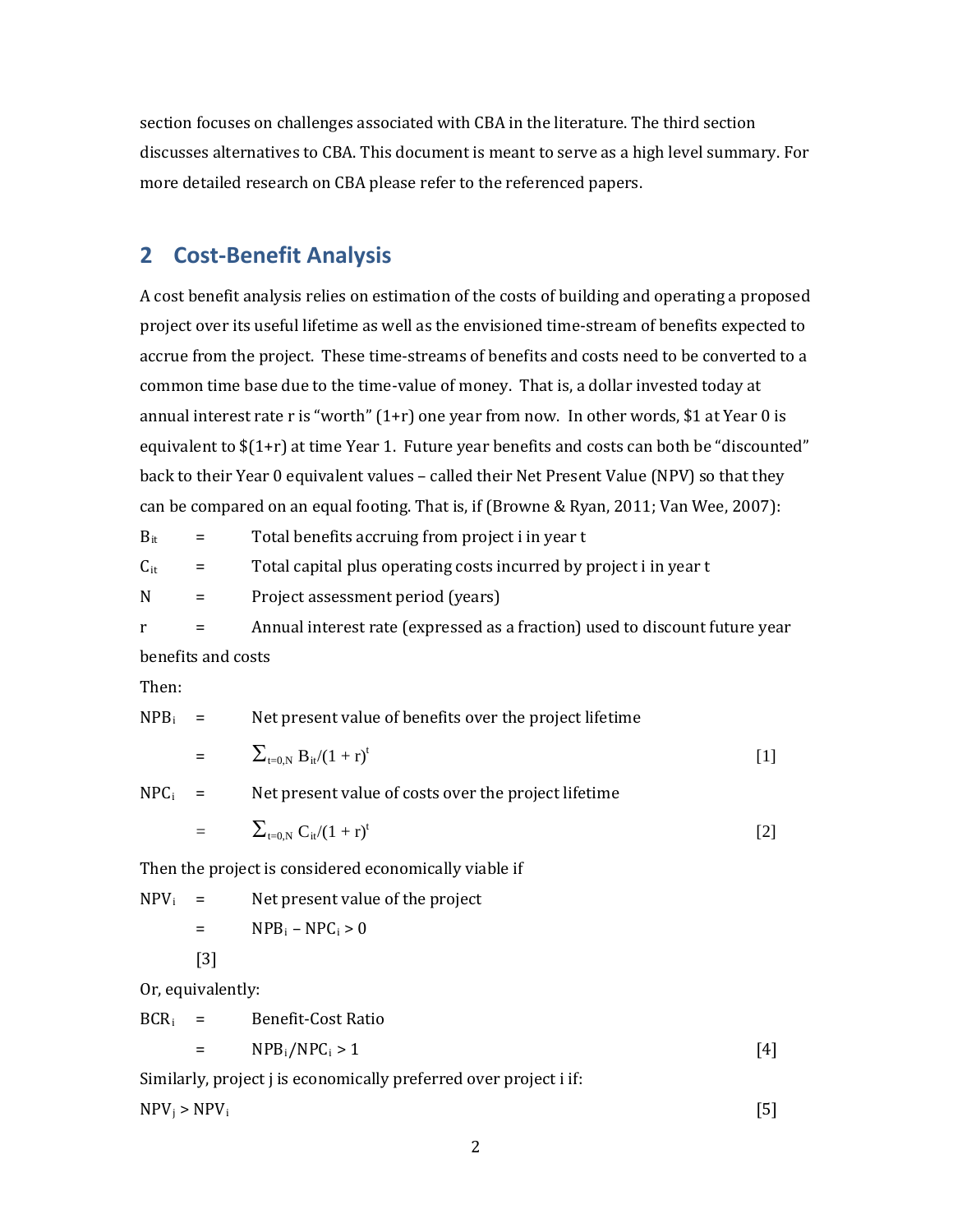CBA as a financial decision-making tool is described in many economic textbooks. Analyses differ for the most part in which cost and benefits are taken into account, how they are quantified, the time period considered and the discount factors applied. While the details of CBA often vary significantly from place to place and project to project, the basic principles of CBA remain the same across countries

CBA analysis is promoted as particularly effective in evaluating alternative designs or approaches for the same purpose; CBA allows for comparison of often quite different projects (e.g. rail vs. highway) using standardized procedures. The 'do nothing' scenario must also be considered as an option, and evaluated, as it often establishes the benchmark for minimum NPV.

The time frame a project is evaluated over is a key choice in the of CBA process. Recommendations for the length of appraisal period are of a minimum of 20-30 years (Van Wee, 2007) while the UK Department for Transport suggests 60 years, other than in the case of a finite project with a lifespan less than that (United Kingdom Department for Transport, 2014). Most CBAs include an assessment of the residual value of the infrastructure at the end of the appraisal period (Olsson, Økland, & Halvorsen, 2012).

For the appraisal period selected, costs and benefits (from here on referred to collectively as 'impacts') are typically expressed in increments or annualized to facilitate conversion to a present value. For almost every project, this includes an estimation of internal impacts including, but not limited to: capital costs of the project over the period of construction, operation and maintenance costs, and the accrued revenue (fares, toll revenue, etc.) expected. Since these impacts are integral to any CBA, many resources exist which describes them and their integration into a CBA. See, amongst others: Litman *Transportation Cost and Benefit Analysis* (2009), Transport Canada (1994), the previously noted UK Department for Transport (2014), and non-transport specific the CBA guides issued by the Treasuries of New Zealand (2015) and Canada (2007).

National authorities also issue suggested discount rates. These are used to express future costs and benefits at the current value of money. The present value of costs (PVC) is then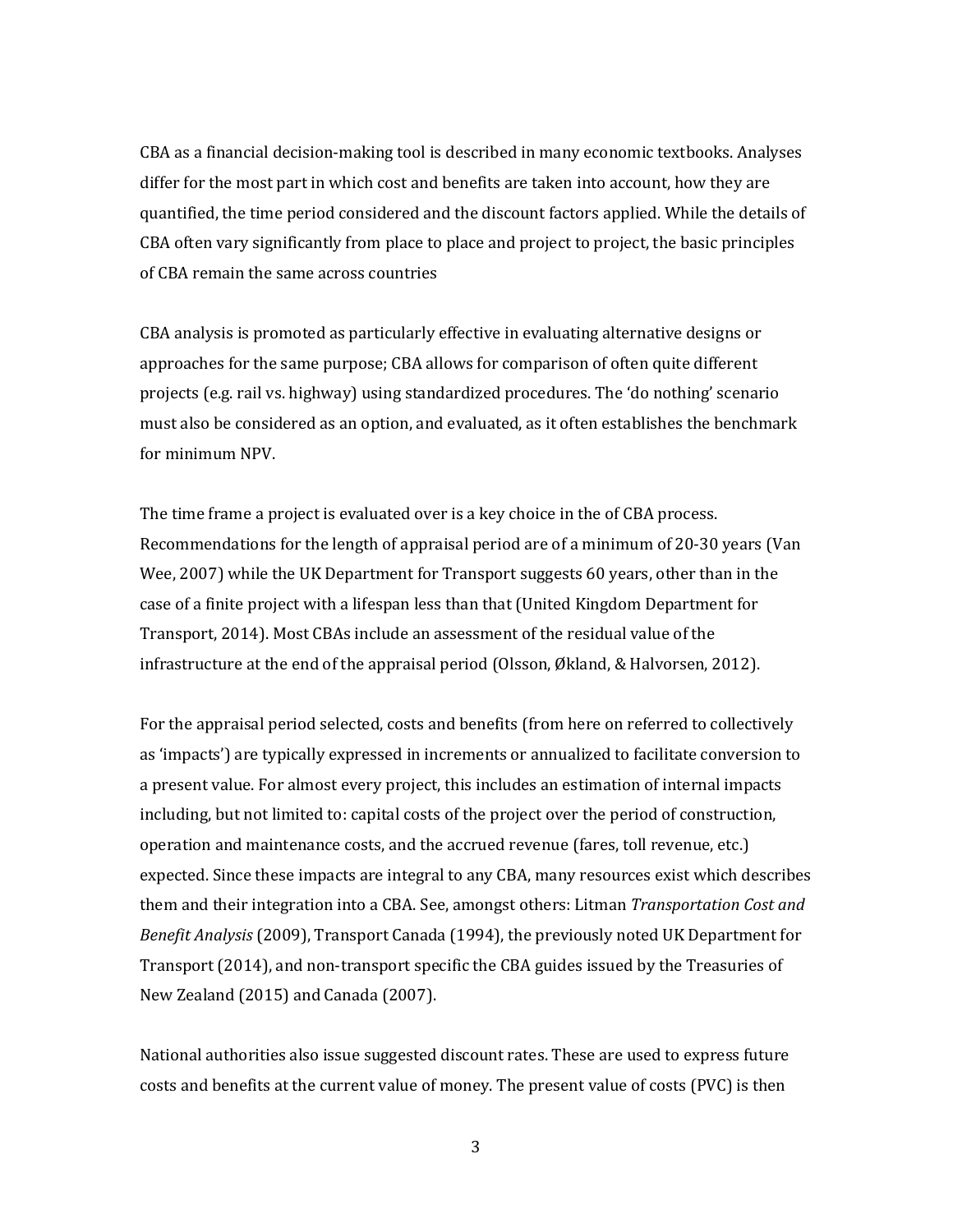subtracted from the present value of benefits (PVB) to determine the NPV that can be used to compare options, as can the benefit-cost ratio (BCR), which is PVB/PVC.

### **2.1 Impacts Considered in Transportation CBA**

In theory a CBA captures all the costs and benefits of the project it is assessing. In practice, what can be practically predicted and/or assessed and the approach taken to choosing the time line of the analysis limit the scope of CBAs. Table 1, below, compares the impacts considered by four authorities: (1) Metrolinx, the transportation planning agency for the Greater Toronto-Hamilton Areas (GTHA), (2) Canada's National Guidelines, (3) the UK national guideline and (4), the European Commission guide on CBA transport section. The four provide an overview of the variability within CBA. The UK's guide is widely seen as best practice.

CBA processes consistently value travel-time savings and increases in safety. Increasingly, greenhouse gas savings, air quality and noise effects are incorporated in CBAs. However, beyond these, the inclusion of different kinds of benefits, especially social and environmental benefits is inconsistent (Quinet, 2004). The impacts included in the CBA, the time period chosen and the factors used are critical to the outcomes of a CBA. Research has shown that the same projects evaluated using CBA guidelines from different countries can lead to divergent outcomes that would change the evaluation decision from build to no build and vice versa (Gwee, Currie, & Stanley, 2011; Olsson et al., 2012).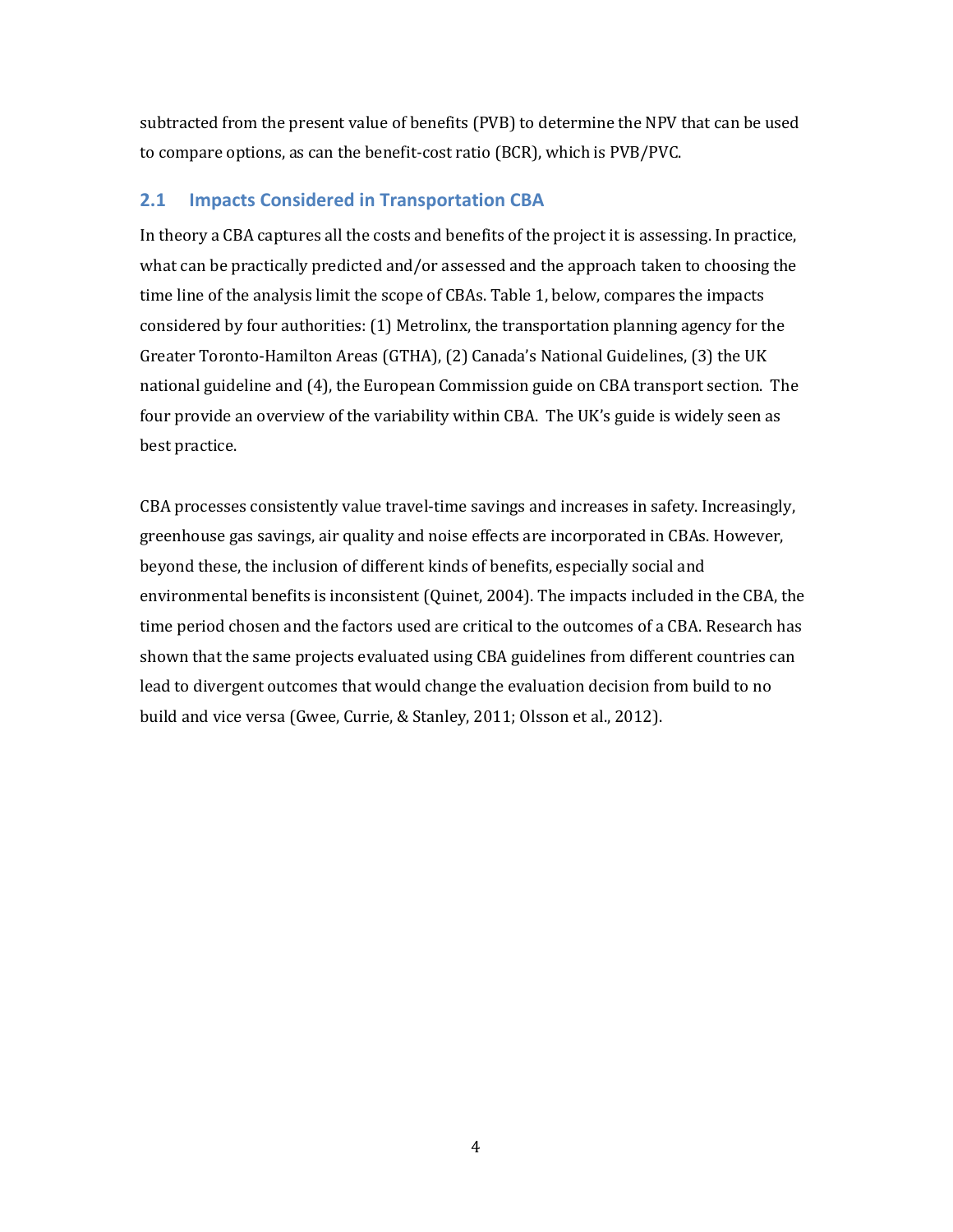| Impact                         | <b>Metrolinx</b> | <b>Transport</b>         | <b>UK Department</b> | <b>European</b> |
|--------------------------------|------------------|--------------------------|----------------------|-----------------|
|                                |                  | Canada                   | for Transport        | Commission      |
| <b>Investment Cost</b>         | $\Box$           | $\Box$                   | $\Box$               | $\Box$          |
| 0 & M                          | П                | $\overline{\phantom{a}}$ | $\mathsf{L}$         |                 |
| <b>Travel Time Savings</b>     | $\Box$           | $\Box$                   | ■                    | $\Box$          |
| Revenue                        | $\Box$           | П                        | П                    | П               |
| <b>Vehicle Costs</b>           | $\Box$           | $\Box$                   | $\Box$               | $\Box$          |
| <b>Safety</b>                  | $\Box$           | $\Box$                   | □                    | Ш               |
| <b>Greenhouse Gases</b>        | $\Box$           |                          | $\Box$               | $\Box$          |
| <b>Local Pollution (incl.</b>  | $\Box$           | D                        | П                    | П               |
| Air Quality)                   |                  |                          |                      |                 |
| <b>Noise</b>                   | $\Box$           | D                        | $\Box$               | П               |
| <b>Water Environment</b>       | D                | D                        | D                    |                 |
| <b>Biodiversity</b>            |                  | ${\bf D}$                | D                    |                 |
| Congestion                     |                  | D                        |                      |                 |
| Accessibility                  | $\Box$           |                          | D                    |                 |
| <b>Security</b>                |                  |                          | D                    |                 |
| <b>Punctuality/Reliability</b> | D                |                          | $\Box$               |                 |
| <b>Service Frequency</b>       | D                |                          |                      |                 |
| Comfort/Quality                | D                |                          | $\Box$               |                 |
| Affordability                  |                  |                          | D                    |                 |
| <b>Option value</b>            |                  |                          | $\Box$               |                 |
| <b>Indirect Tax Revenue</b>    |                  |                          | $\Box$               |                 |
| <b>Property/Land Value</b>     | $\Box$           | ${\bf D}$                |                      |                 |
| <b>Land Use</b>                | $\Box$           |                          |                      |                 |
| Landscape                      |                  |                          | $\Box$               |                 |
| <b>Historic Environment</b>    |                  |                          | D                    |                 |

**Table 1***:* **Impacts Considered in CBA by Different Agencies**

*Note: A ''indicates an impact which the report/guideline states should be included in monetized form, while a 'D' indicates an impact whose inclusion in an analysis is only discussed in the report/guideline, but is not monetized.*

#### **2.2 Cost**

The quantification of costs associated with a transport project is more straightforward to calculate than the benefits. They consist, in the first instance, of the capital costs and costs associated with operation and maintenance. Inputs to costs general come from easily available data or outputs of standard models (Iacono & Levinson, 2013). However, as many newspaper readers would recognize, transport infrastructure projects, especially large ones, regularly cost more than initially predicted. A famous study of transit project costs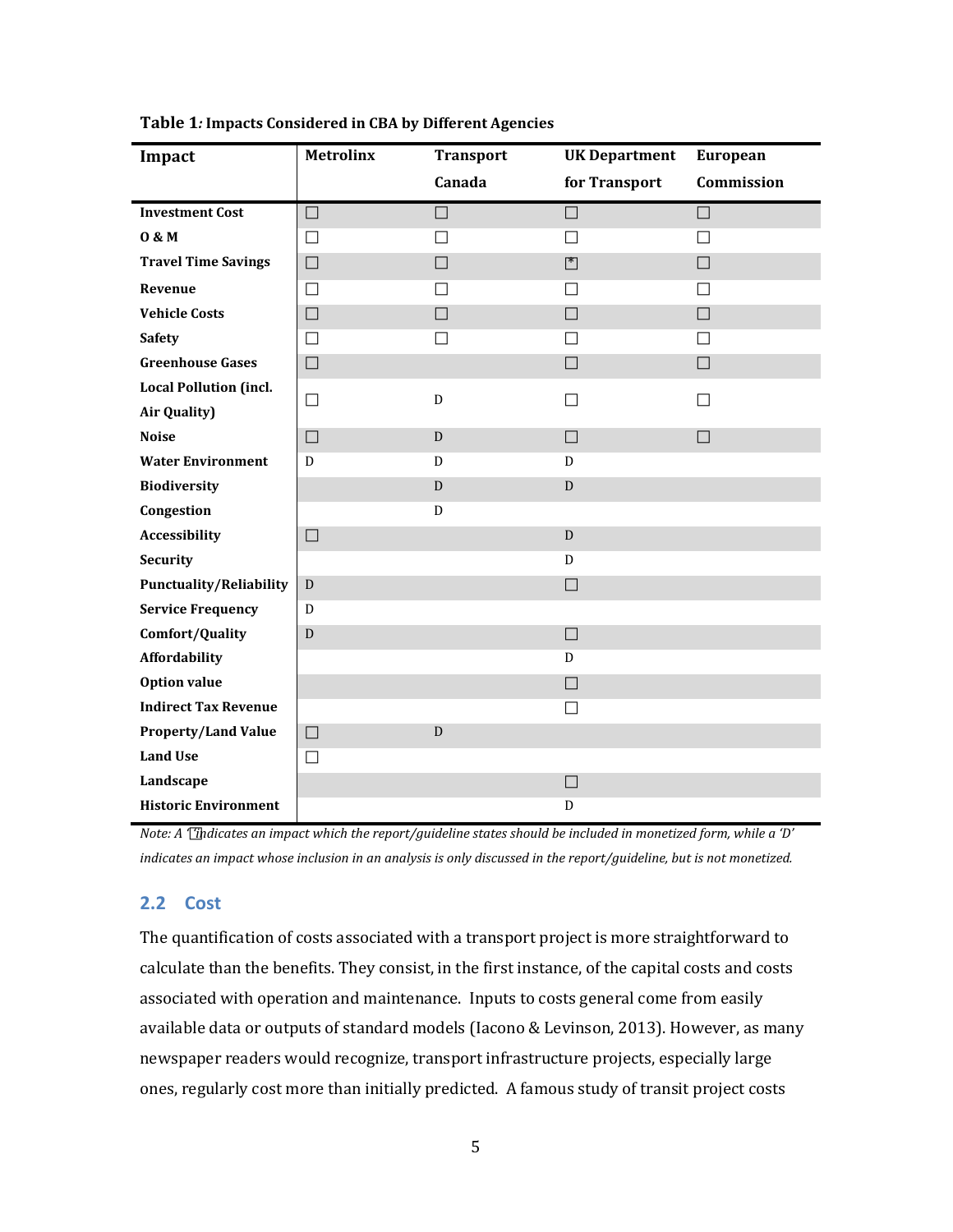found that cost over runs of 50-100% were common (Skamris Holm & Flyvbjerg, 1997). The Toronto York Spadina Subway Extension, currently under construction in Toronto, for example, was originally budgeted at 2.6 billion Canadian dollars and is now expected to cost closer to 3.2 billion, a 23% increase (CBC News, 2016).

As one half of the cost-benefit analysis the regular overruns of cost projects can significantly impact the CBA and NPV calculations. To account for the possibility of cost overruns CBA analysis can include a risk multiplier and an optimism bias factor (Metrolinx, 2015). The use of large risk multipliers, however, is also not without its difficulties in terms of (a) possibly leading to the rejection of worthwhile projects due to excessively conservative cost assumptions; and (b) the possibility that expenditures during implementation will be allowed to rise to the higher assumed costs, when lower cost estimates might act as a constraint on these expenditures (due ot the pressure to "stay within budget").

#### **2.3 Benefits**

The benefits calculated for a transportation project can be broken into two categories, (1) the direct or internal benefits associated with the users of the transportation infrastructure and (2) the secondary or external impacts that accrue to non-users. The main direct benefits of transportation projects are typically travel time-savings and increases in safety.

In monetary terms the largest benefit calculated in CBA analysis usually derives from assessed travel time savings. This is the projected total amount of person hours that will no longer need to be used for travel and could be redirected to other activities like work or leisure. The monetary benefit associated with travel time-savings is dependent of the value of time (VOT) for individual people and/or society at large. Extensive literature exists on the theory behind establishing specific VOT values (Börjesson, Fosgerau, & Algers, 2012; Habib & Weiss, 2014; Lam & Small, 2001; Nelson, 1978; Ojeda-Cabral, Batley, & Hess, 2016; Rashedi, Hasnine, Mahmoud, & Habib, 2016; Schuler & Coulter, 1978). VOT will vary with the type of user and the type of travel (Gunn, 2001). To account for individual variation, it is standard practice to use an average VOT for work travel and a separate for non-work travel (United Kingdom Department for Transport, 2014). The VOT used in CBA varies from country to country, with, for instance, the Netherlands assigning a value three time higher than Australia. Generally, VOT ranges from 30 to 50% the average hourly wage rate (Gwee et al., 2011). A growing issue with VOT assessments is the question of how productive time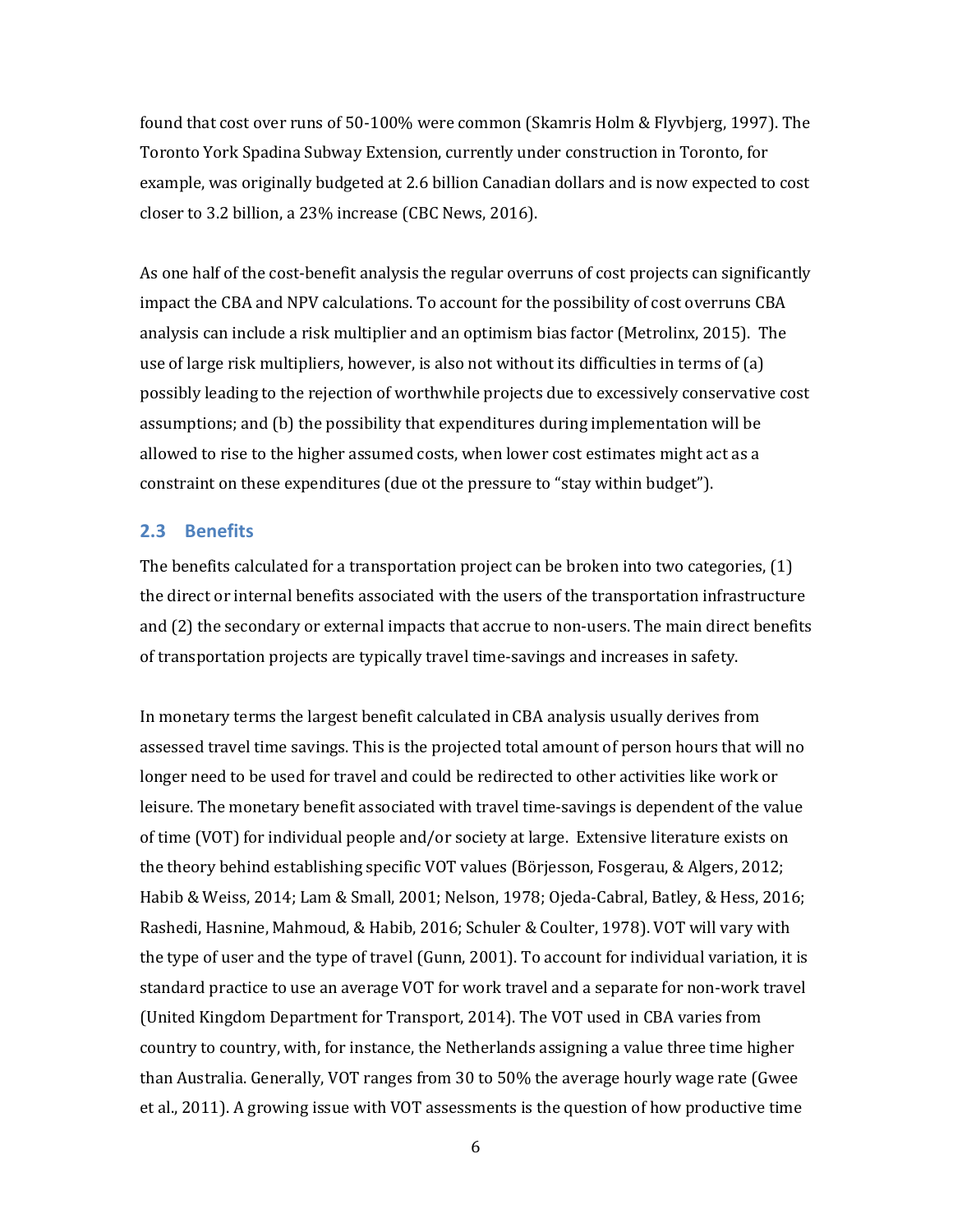is while traveling. For instance, a passenger on a train could work or read (Laird, Nash, & Mackie, 2014; Olsson et al., 2012). However, when dealing with productivity adjustments in valuing time savings there is a risk of valuing the time of transit and train travellers less than drivers (who must pay attention to the road) which would bias assessments of projects to favour saving drivers time at the expense of users of other modes.

In addition to travel time savings, increases in safety are universally incorporated into CBA. The benefits of increased safety are calculated from the avoided costs of having to deal with an accident (emergency services, repair, disruption) and/or a monetary value assigned to injury and loss of life. Similar to VOT assessment, the value of avoiding injury or death varies from country to country. For example, the US assigns 66 times more value to avoiding a major accident than Singapore (Gwee et al., 2011). Assessed benefit of increased safety is sometime calculated from people's stated willingness to pay to avoid an accident (Jakob, Craig, & Fisher, 2006)..

In addition to the direct effects of new transportation infrastructure discussed above there are myriad secondary impacts associated with transportation projects. These secondary benefits can include, greenhouse gas reduction, environmental air quality impacts, noise reduction, land use influences, agglomeration benefits. How these are assessed for inclusion in CBA is an evolving process. Different CBAs in different places often include different secondary impacts (Gwee et al., 2011).

The methods for monetizing secondary impacts can be difficult to establish, although many procedures have been put forward. For example, for local air pollution, a physical relation is established between particulates in the air and adverse health effects that are then priced based on the cost of medical services (Quinet, 2004). With noise, a common approach is to use the hedonic price method, or revealed price method that indirectly estimates the cost of noise by comparing the differences in price of noise-related goods (e.g. housing) in areas with different noise levels (Pearce, 1998). For greenhouse gas impacts a monetary value is often calculated from the local cost of GHG emissions and an assumed GHG impacts of each passenger kilometer travelled for different modes (Metrolinx, 2015).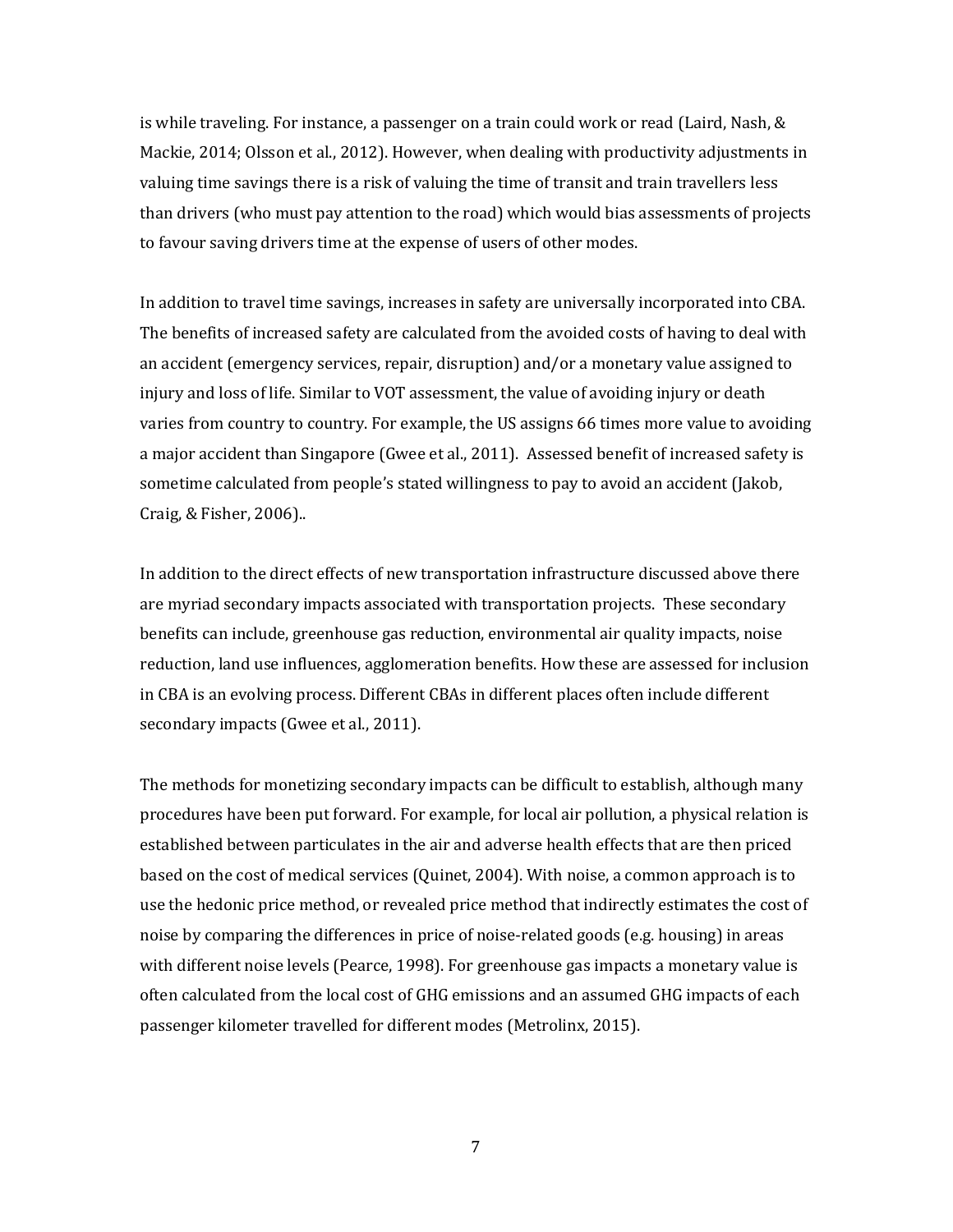### **3 The Challenges and Shortcomings of CBA**

While the use of CBA is widespread, the literature identifies a number of problems with its use. These include:

- 1) Difficulty in assessing environmental and social impacts.
- 2) Difficulty is assessing meso and macro economic impacts.
- 3) Reliance on models of future travel behaviour.
- 4) Timing of CBA in the planning process.

#### **3.1 Environmental and Social Impacts**

With conventional approaches to CBA there are concerns that the impacts on different users or non-user group are poorly understood and that some impacts are not well quantified (Iacono & Levinson, 2013). Early CBAs largely avoided assessing environmental and social impacts and focused on the direct costs (construction) and savings (travel time) associated with transportation projects (Pearce, 1998). More recently CBA has been expanded to encompass a wider range of impacts. Nonetheless, criticism continues of the use of CBA for monetizing elements such as environmental impacts and social impacts (Beukers, Bertolini, & Te Brömmelstroet, 2012).

In dealing with environmental impacts, CBAs often monetize the value of nature using people's willingness to pay to protect it. This ignores the intrinsic value of nature and the impact of nature on society rather than on an individual. Many also criticize the monetization process saying that it debases the environment (Pearce, 1998).

Further a review of the modelled impacts of external factors (like the environment) finds wide discrepancies in the way they are priced (Quinet, 2004). Quinet finds that standardization of the methods used to include external factors like the environment is needed.

The inclusion of social impacts lags behind environmental impacts. The social equity impacts of transport infrastructure (who the "winners" and "looser" are), however, can be very important to how people view and value a project. One of the challenges in including social impacts in CBA is that they often overlap with economic and environmental impacts. Air quality and emissions effect people and the natural world, the relocation of jobs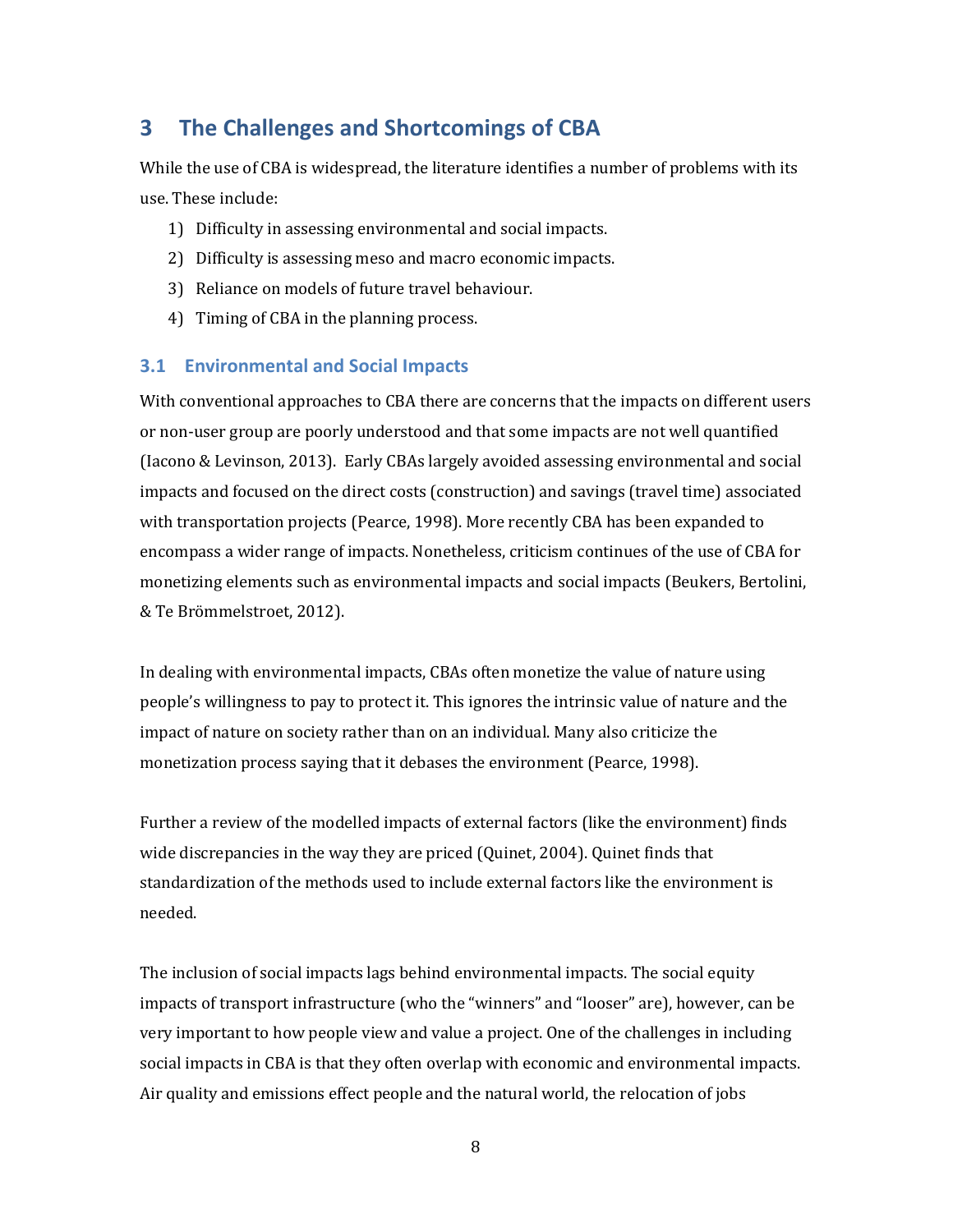associated with new infrastructure has economic as well as social value; and in CBA analysis each impact must be included only once to avoid double counting. There is currently minimal established methodology for the monetization of social impacts necessary for CBA. Further, CBA is a blunt tool designed to compared the total benefit against the total cost and is badly structured for assessing the distribution of costs and benefits within society (Geurs, Boon, & Van Wee, 2009).

#### **3.2 Meso- and Macro-Economic Impacts**

CBA generally focuses on local impacts, but transportation infrastructure projects, particularly large, expensive projects, also have regional impacts (Iacono & Levinson, 2013). Being a microeconomic tool CBA is not well suited to mega projects which are expected to have transformational and macroeconomic impacts (Mackie, Worsley, & Eliasson, 2014) Since most CBA assumes relatively fixed land use, it is liable to underestimate wider economic benefits. Further, many CBAs struggle to account for agglomeration impacts and associated increases in productivity (Laird et al., 2014).

#### **3.3 Reliance on Models**

Economic assessments of transportation infrastructure schemes are very dependent on predictions of ridership and changes in travel behaviour. These are usually based on models, which can generate significant forecast errors, for a variety of reasons (Flyvbjerg, Skamris Holm, & Buhl, 2005; Naess, 2006). Transport modelling and forecasting is a major risk factor in economic assessment of transport infrastructure. Comparing first-year ridership to first-year travel forecasts Flyvbjerg *at al*. found that ex-ante transport infrastructure usage predictions were often wrong. Examples of rail passenger forecasts overestimations range from 66% to 169% (95% confidence interval), with these forecasts often not becoming more accurate over time. Similar to the challenge with inaccuracy in cost forecasting, over-estimation of ridership/road usage can lead to a inaccurate benefit calculation based on assumed – but unrealized - accumulated time savings.

#### **3.4 Timing**

CBA is positioned as a tool to assist in choosing between different transportation schemes. However, for the best chance at accuracy the CBA needs a detailed and well-developed scheme. Transportation planning and prioritization of transport projects needs to occur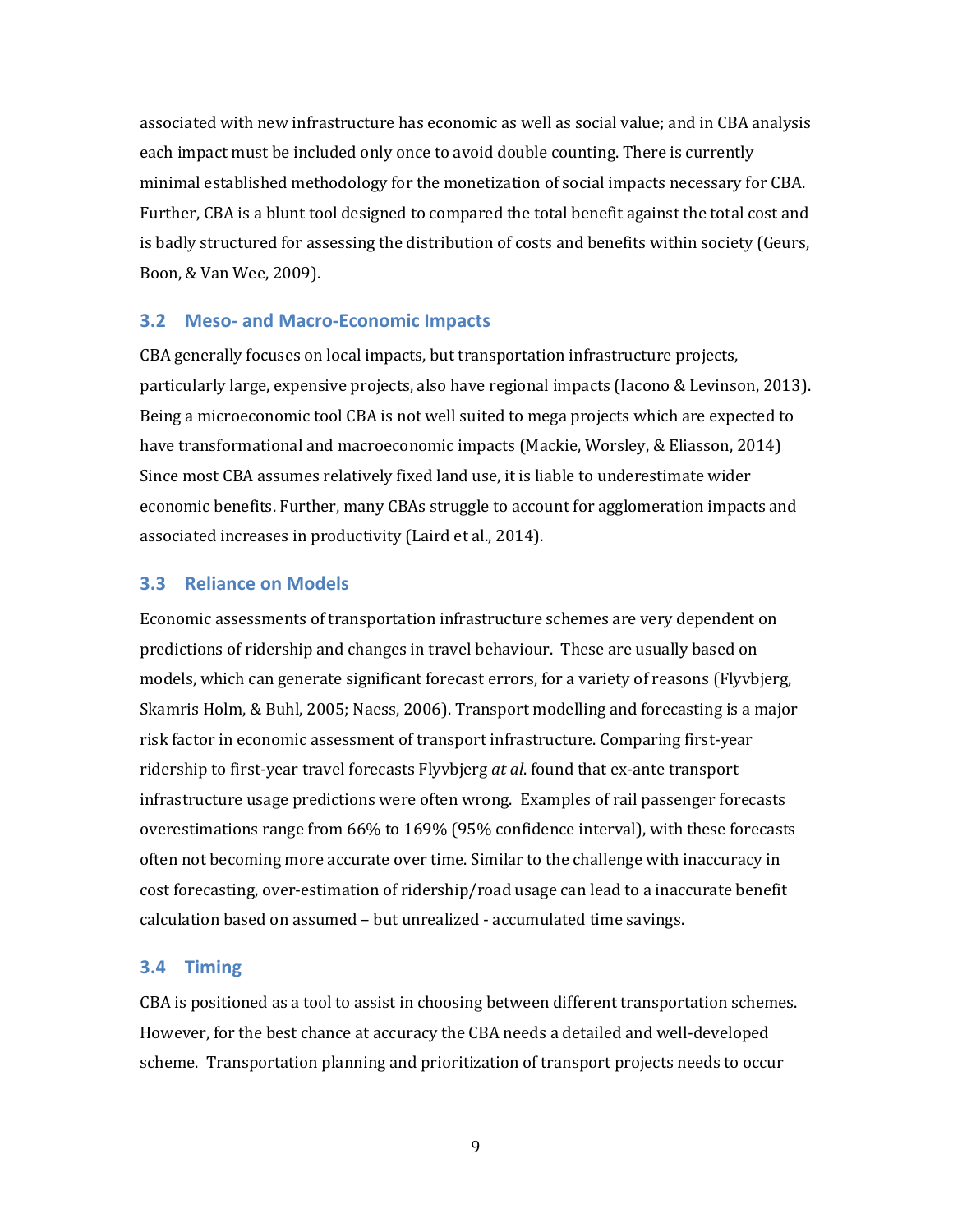much earlier, when only rough ideas and schematic designs are available. CBA often comes too late in the process to really influence choices and planning (Beukers et al., 2012).

### **4 Alternatives to CBA**

The shortcomings of CBA have led many to propose alternatives or improvements to the CBA process. The expansion of CBA to include environmental and social factors works to address some of the imitation of CBAs focused on direct uses and first order impacts. However, there continue to be many aspects of transport projects that are hard to quantify and monetize (for instance place-making, promoting of a certain image) and the single number value provided by the NPV analysis can disguise the uncertainty inherent to ex-ante evaluations (Macharis & Bernardini, 2015; Salling & Banister, 2010).

Many proposals have been made to improve the CBA process. Ianoco and Banister recommend using changes in land value to assess local user benefits on the micro-economic scale rather than calculating times savings multiplied by the value of time (Iacono & Levinson, 2013). Flyvbjerg, et al recommend reference class forecasting where ridership is based on the outcomes of past similar projects rather than models (Flyvbjerg et al., 2005). Below three example variations/alternatives to CBA are discussed. Other evaluation methods not discussed here include social cost benefit analysis, cost-effectiveness analysis, regional economic impact study and environmental impact assessment (Brucker, Macharis, & Verbeke, 2011).

Salling and Banister present an expansion of traditional CBA, which incorporates quantitative risk analysis (QRA), called CBA-DK. Rather than produce one result (that can be sensitivity tested) CBA-DK uses Monte Carlo simulations to analyze the range of likely possibilities for all the factors used in the CBA. This allows for a final result showing the most likely outcome and well as the distribution of other outcomes (i.e. ranges of NPV) based on the range of inputs. Uncertainly in the CBA system comes from two main places (1) uncertainly in the base factors used, such as the dollar value for VoT and (2) the accuracy of the prediction models. CBA-DK shows the range of uncertainty and the most likely predicted outcomes (Salling & Banister, 2010). Although not a full CBA, the ridership and revenue forecasts for the California High Speed Rail Authority 2016 Business Plan employed an extensive Monte Carlo simulation of risk factor impacts on the distribution of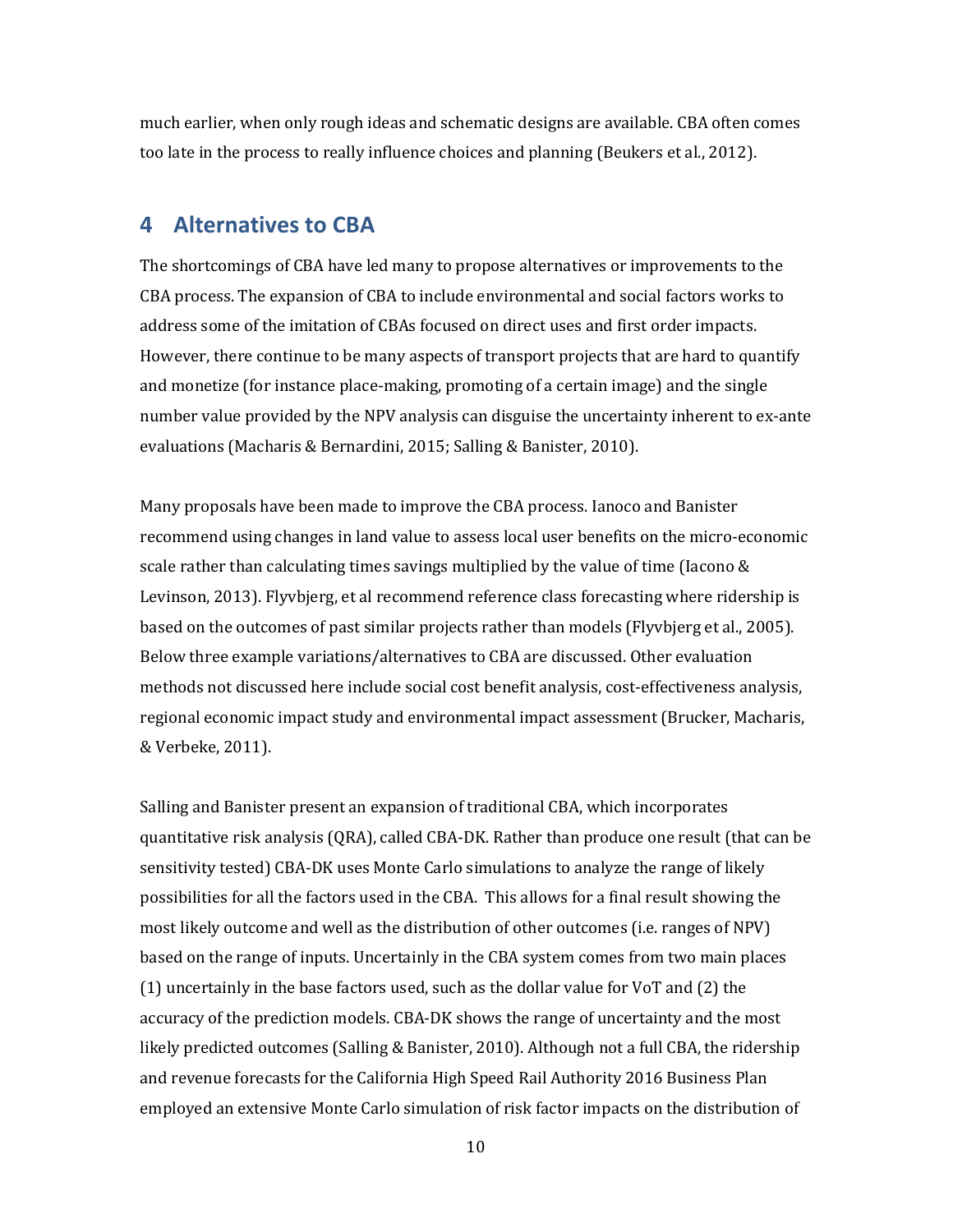possible ridership and revenues for the high-speed rail system under construction in the state (Cambridge Systematics, 2016).

Laird, et al 2014, highlight the apparent incongruity between the estimated impact of transport projects on the economy (the Gross Value Added (GVA)) and the NPV for large transport infrastructure projects in the UK. For High Speed 2 between London and Leeds the GVA is calculated at 15 billion GBP per year while the NPV over 60 years is 63.6 billion GBP, only 4 times the annual GVA. The discrepancy is due to many factors but includes GVA's ability to better capture transformative and land value impacts. Laird, et al suggest that while CBA is still the best way to analyze transport projects GVA has a place in the assessment of mega projects that are expected to have macroeconomic impacts.

Deciding on which transport projects to build is inevitably a complicated process, requiring weighing of many different factors both quantitative and qualitative (environment, social impacts, economic). And there are often many different possible solutions to given transport problem. Multi-Criteria Decision Analysis methods can facilitate choosing between options and maximizing outcomes across metrics. There is a growing shift from CBA to multi-criteria decision analysis (MCDA) in transport project decision-making in an effort to satisfy the desire to include other factors in the analysis apart from the economic elements. This includes social and environmental impacts discusses above but also spatial and political considerations and the interest of different groups and stakeholders (Macharis & Bernardini, 2015).

### **5 In Summary**

Cost Benefit Analysis remains the most common approach to quantitative evaluation of the net impacts of a transportation project. It has, however, a number of shortcomings. These include the difficulty in monetizing non-monetary impacts such as impacts to health and the environment. As an ex-ante evaluation tool CBA by definition is carried out under uncertainty. It is reliant on models and predictions, and is very dependant on the factors and inputs chosen. There is a conflict between the design level needed to carry out a detailed CBA and the use of CBA in the comparison of alternatives that needs to happen early in the planning and decision-making process. A number of alternatives have been proposed to improve on standard CBA. These include CBA-DK that highlights the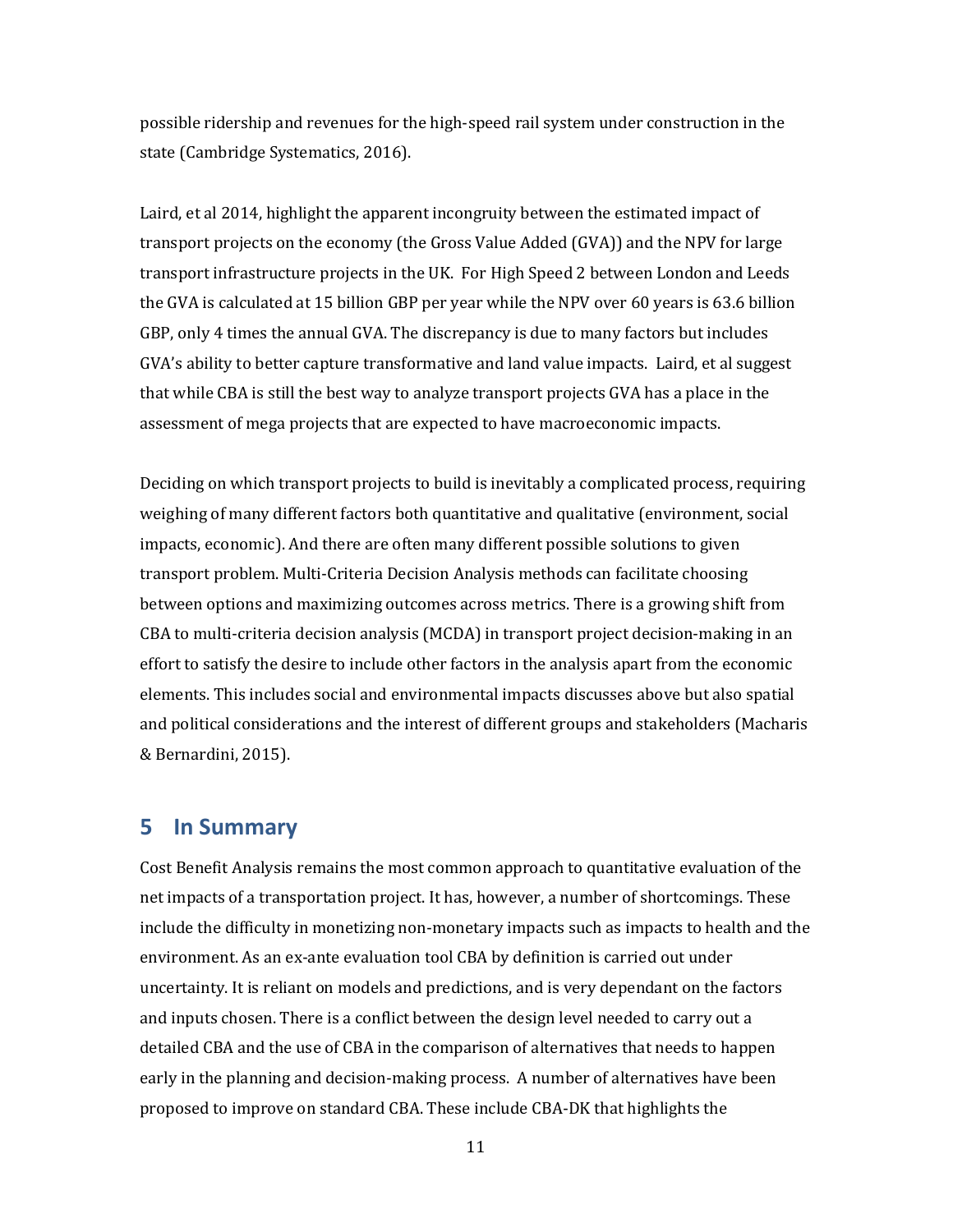uncertainty inherent to the analysis and MCDA, which allows for assessment of qualitative as well as quantitative impacts.

### **6 References**

- Beukers, E., Bertolini, L., & Te Brömmelstroet, M. (2012). Why Cost Benefit Analysis is perceived as a problematic tool for assessment of transport plans: A process perspective. *Transportation Research Part A: Policy and Practice*, *46*(1), 68–78. doi:10.1016/j.tra.2011.09.004
- Börjesson, M., Fosgerau, M., & Algers, S. (2012). Catching the tail: Empirical identification of the distribution of the value of travel time. *Transportation Research Part A: Policy and Practice*, *46*(2), 378–391. doi:10.1016/j.tra.2011.10.006
- Browne, D., & Ryan, L. (2011). Comparative analysis of evaluation techniques for transport policies. *Environmental Impact Assessment Review*, *31*(3), 226–233. doi:10.1016/j.eiar.2010.11.001
- Brucker, K. De, Macharis, C., & Verbeke, A. (2011). Multi-criteria analysis in transport project evaluation : an institutional approach. *European Transport - Trasporti Europei*, *47*, 3–24.

Cambridge Systematics Inc. (2016). 2016 California High-Speed Rail Business Plan Ridership and Revenue Risk Analysis, Technical Report.

http://www.hsr.ca.gov/docs/about/ridership/DR1\_2016\_CAHSRA\_Business\_Pl an\_Risk\_Analysis\_Documentation.pdf

CBC News. (2016). Toronto-York Spadina subway extension \$400M over budget - Toronto - CBC News. *http://www.cbc.ca*. Retrieved May 30, 2016, from http://www.cbc.ca/news/canada/toronto/spadina-subway-cost-1.3404472

Flyvbjerg, B., Skamris Holm, M. K., & Buhl, S. L. (2005). How (In)accurate Are Demand Forecasts in Public Works Projects?: The Case of Transportation. *Journal of the American Planning Association*, *71*(2), 131–146. doi:10.1080/01944360508976688

Geurs, K. T., Boon, W., & Van Wee, B. (2009). Social Impacts of Transport: Literature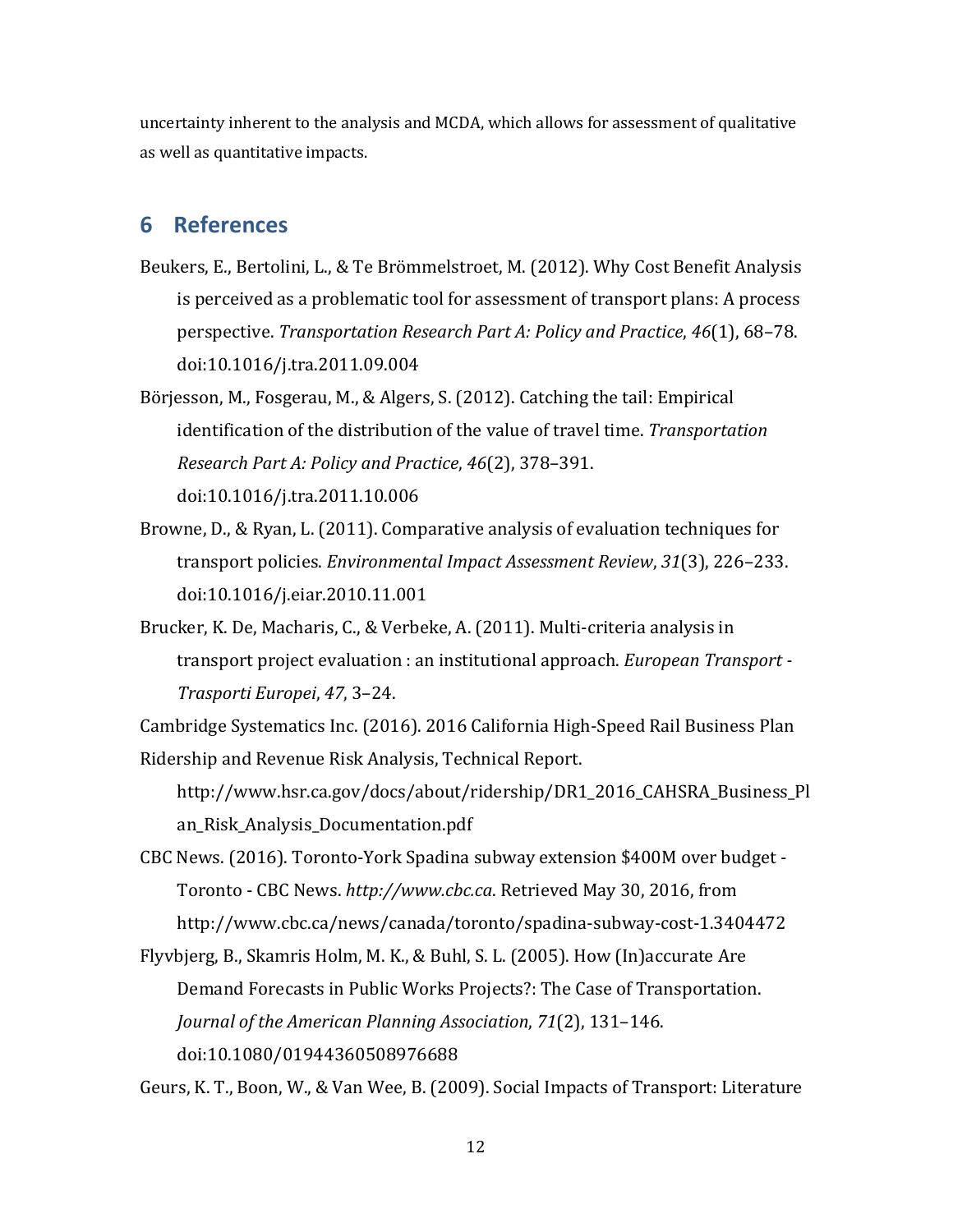Review and the State of the Practice of Transport Appraisal in the Netherlands and the United Kingdom. *Transport Reviews*, *29*(1), 69–90. doi:10.1080/01441640802130490

- Gunn, H. (2001). Spatial and temporal transferability of relationships between travel demand, trip cost and travel time. *Transportation Research Part E: Logistics and Transportation Review*, *37*(2-3), 163–189. doi:10.1016/S1366-5545(00)00023- 5
- Gwee, E., Currie, G., & Stanley, J. (2011). International Variation in Cost-Benefit Analysis of Urban Rail Projects. *Transportation Research Record: Journal of the Transportation Research Board*, *2261*(-1), 73–85. doi:10.3141/2261-09
- Habib, K. N., & Weiss, A. (2014). Evolution of latent modal captivity and mode choice patterns for commuting trips: A longitudinal analysis using repeated crosssectional datasets. *Transportation Research Part A: Policy and Practice*, *66*(1), 39–51. doi:10.1016/j.tra.2014.04.013
- Iacono, M., & Levinson, D. (2013). Methods for Estimating the Economic Impact of Transportation Improvements: An Interpretive Review, 1–31. doi:10.4337/9780857937261.00023
- Jakob, A., Craig, J. L., & Fisher, G. (2006). Transport cost analysis: a case study of the total costs of private and public transport in Auckland. *Environmental Science & Policy*, *9*(1), 55–66. doi:10.1016/j.envsci.2005.09.001
- Laird, J., Nash, C., & Mackie, P. (2014). Transformational transport infrastructure: cost-benefit analysis challenges. *Town Planning Review*, *85*(6), 709–730. doi:10.3828/tpr.2014.43
- Lam, T. C., & Small, K. A. (2001). The value of time and reliability: Measurement from a value pricing experiment. *Transportation Research Part E: Logistics and Transportation Review*, *37*(2-3), 231–251. doi:10.1016/S1366-5545(00)00016- 8
- Macharis, C., & Bernardini, A. (2015). Reviewing the use of multi-criteria decision analysis for the evaluation of transport projects: Time for a multi-actor approach. *Transport Policy*, *37*, 177–186. doi:10.1016/j.tranpol.2014.11.002
- Mackie, P., Worsley, T., & Eliasson, J. (2014). Transport appraisal revisited. *Research*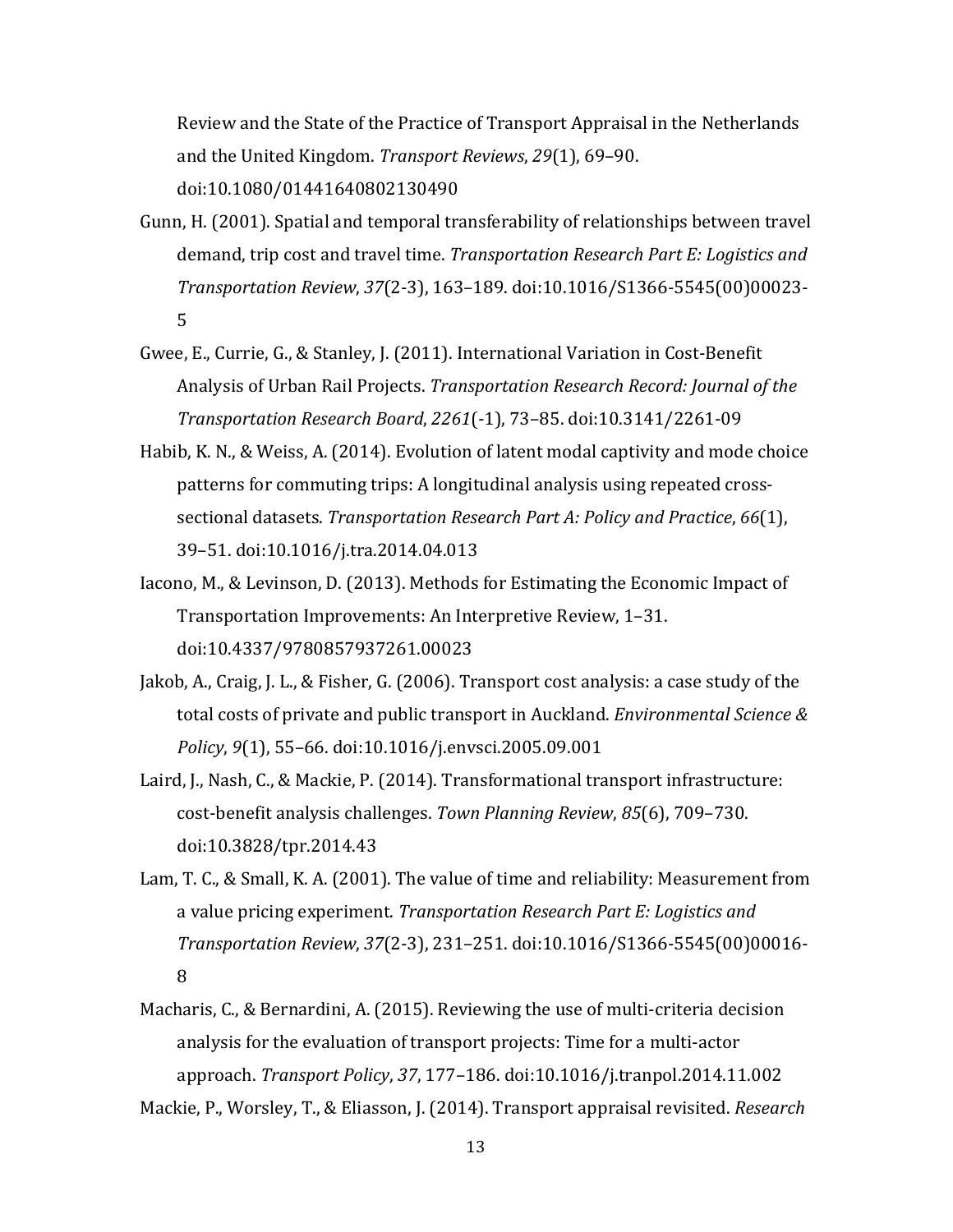*in Transportation Economics*, *47*(1), 3–18. doi:10.1016/j.retrec.2014.09.013

- Metrolinx. (2015). *Business Case Development Handbook, Tier 3 Guidance: Technical notes and methods*. Toronto, Ontario, Canada.
- Naess, P. (2006). Cost-Benefit Analyses of Transportation Investments. *Journal of Critical Realism*, *5*(1), 32–60.
- Nelson, J. P. (1978). Accessibility and the Value of Time in Commuting. *Southern Economic Journal*, *45*(1), 298–300.
- Ojeda-Cabral, M., Batley, R., & Hess, S. (2016). The value of travel time: random utility versus random valuation. *Transportmetrica A: Transport Science*, *12*(3), 230–248. doi:10.1080/23249935.2015.1125398
- Olsson, N. O. E., Økland, A., & Halvorsen, S. B. (2012). Consequences of differences in cost-benefit methodology in railway infrastructure appraisal-A comparison between selected countries. *Transport Policy*, *22*, 29–35. doi:10.1016/j.tranpol.2012.03.005
- Pearce, D. (1998). Cost Benefit Analysis and Environmental Policy. *Oxford Review of Economic Policy*, *14*(4), 84–100. doi:10.1093/oxrep/14.4.84
- Quinet, E. (2004). A meta-analysis of Western European external costs estimates. *Transportation Research Part D: Transport and Environment*, *9*(6), 465–476. doi:10.1016/j.trd.2004.08.003
- Rashedi, Z., Hasnine, S., Mahmoud, M., & Habib, K. N. (2016). Exploiting the Elicited Confidence Ratings of SP Surveys for Better Estimates of Choice Model Parameters: Case of Commuting Mode Choices in a Multimodal Transportation System. In *Transportation Research Board Annual Meeting*.
- Salling, K., & Banister, D. (2010). Feasibility risk assessment of transport infrastructure projects: the CBA-DK decision support model. *European Journal of Transport and Infrastructure Research*, *10*(1), 103–120. Retrieved from http://www.ejtir.tbm.tudelft.nl/issues/2010\_01/pdf/2010\_01\_08.pdf
- Schuler, R. E., & Coulter, J. W. (1978). The effect of socio-economic factors on the value of time in commuting to work. *Transportation*, *7*(4), 381–401. doi:10.1007/BF00168038

Skamris Holm, M. K., & Flyvbjerg, B. (1997). Inaccuracy of traffic forecasts and cost